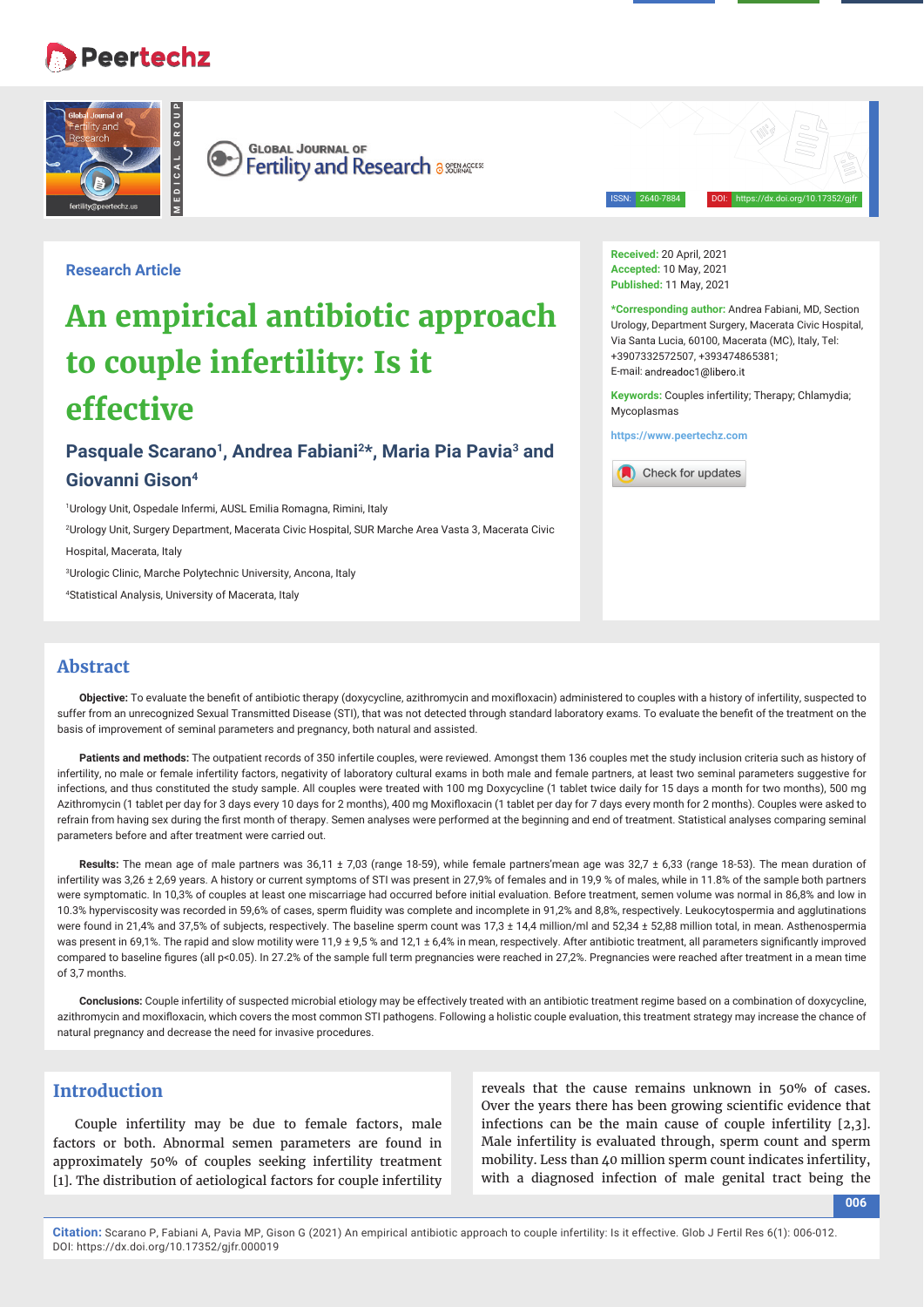cause of both reduced sperm count in 12%-35% of case and the most common cause of asthenospermia [4]. Moreover, the standard cultural tests often do not find the infection [5,6]. The correct sperm evaluation and an accurate patient history must be performed in order to define the presence of infection. The aim of this retrospective study was to demonstrate whether the combined empiric administration of doxycycline, azithromycin and moxifloxacin in infertile couples with negative culture tests but at least two seminal parameters indicating inflammation [7], improve sperm metrics and result in increased pregnancy rates, with or without Assisted Reproductive Techniques (ART).

#### **Patients and methods**

This was a non randomized non controlled retrospective study in which treatment was not adherent to current guidelines. The study sample consisted of 136 infertile couples that were selected from 350 consecutive assessments at our out-patient clinics. The 136 couples met on the basis of the study 5 inclusion criteria: 1) Previous infertility evaluation with a diagnosis of primary infertility; 2) Absence of any female factor of infertility; 3) Absence of any male factor of infertility; 4) Negative tests for urogenital infections in at least two consecutive semen cultures for men, and urethral swab and cervical smear for women; and 5) Presence of at least two seminal parameters indicating inflammation (oligospermia, asthenospermia, reduction of ejaculate volume, hyperviscosity, leukocytospermia, agglutinations, high pH, urogenital symptoms in male or female).

All men underwent andrological evaluation, including hormonal and genetic tests, scrotal ultrasound, in order to exclude defined causes of infertility. All women were reevaluated to exclude a female infertility factor. The following seminal parameters were measured: semen volume, pH, sperm viscosity, sperm fluidity, sperm concentration (number of spermatozoa/ml), total sperm count, progressive sperm motility, leukocytospermia, presence of erythrocytes and agglutinations. The seminal variables were considered normal or altered on the basis of the WHO 2010 reference values [8]. Uro- genital symptoms from both partners were also recorded (e.g. dysuria, vaginal discharge, painful intercourse and/or abdominal pain, painful ejaculation, irritative lower urinary tract symptoms). Both partners in each eligible couple were treated with 100 mg doxycicline (1 tablet twice daily for 15 days a month for two months), 500 mg azythromycin (1 tablet per day for 3 days every 10 days for 2 months), 400 mg moxifloxacin (1 tablet per day for 7 days every month for 2 months). Couples were asked not to have sex during the first month of therapy and then resumed unprotected, fertilizing intercourses. Semen analyses were performed again at the end of treatment. In order to evaluate the effectiveness of the antibiotic treatment intervention, we compared baseline semen analyses measures with end of treatment semen analyses measures, using twotailed pair-samples t-tests. The number of pregnancies in these previously infertile couples following treatment was also recorded. Informed consent for off label therapy was acquired by each patient. The statistical analyses were carried out using SPSS version 25.

### **Results**

The mean age of the male partners was  $36,11 \pm 7,03$  (range 18-59), and of female partners was  $32.7 \pm 6.33$  (range  $18-53$ ). The difference in age between the two sexes reaches a maximum of 11 years in the case of women (older age than men's) while 22 years in the opposite case. The mean duration of infertility was 3,26 ± 2,69 years. A history or actual symptoms of genital tract infection was present in 27,9% of female partners and in 19,9 % of male partners. In 11,8% of cases, both partners complained of uro-genital symptoms. In 10,3% of the sample, we found a history of at least one miscarriage, while 4 abortions occurred in 2 cases (1,5%). Table 1 shows the semen parameters before and after antibiotic treatment . Before the therapy, semen volume was normal in 86,8% of cases. Low semen volume was registered in 14 couples (10.3%). Hyperviscosity was found in 59,6% of evaluated male. Sperm fluidity was considered as complete in 91,2% of the sample. A leukocytes count of 0.2- 1.0 x 106 WBC/ml was considered abnormal and defined as

| Table 1: Semen parameters before and after antibiotic treatment. |                                   |                                  |                                                    |                                                              |  |  |  |  |  |
|------------------------------------------------------------------|-----------------------------------|----------------------------------|----------------------------------------------------|--------------------------------------------------------------|--|--|--|--|--|
| <b>Variable</b>                                                  | <b>Before</b><br><b>Treatment</b> | <b>After</b><br><b>Treatment</b> | <b>Correlation index</b><br>for coupled<br>samples | <b>T-Test for coupled</b><br>samples<br>P-value<br>(2 tails) |  |  |  |  |  |
| Volume                                                           |                                   |                                  |                                                    |                                                              |  |  |  |  |  |
| Mean                                                             | 3,3                               | 4,0                              |                                                    | 0,000                                                        |  |  |  |  |  |
| SD                                                               | ,138                              | ,115                             |                                                    |                                                              |  |  |  |  |  |
| Median                                                           | 3,0                               | 4,0                              | 0,732                                              |                                                              |  |  |  |  |  |
| Range                                                            | 6,5                               | 5,9                              |                                                    |                                                              |  |  |  |  |  |
| рH                                                               |                                   |                                  |                                                    |                                                              |  |  |  |  |  |
| Mean                                                             | 8,1                               | 7,9                              |                                                    |                                                              |  |  |  |  |  |
| SD                                                               | ,012                              | ,010                             |                                                    |                                                              |  |  |  |  |  |
| Median                                                           | 8,0                               | 7,9                              | 0,152                                              | 0,077                                                        |  |  |  |  |  |
| Range                                                            | ,5                                | ,5                               |                                                    |                                                              |  |  |  |  |  |
| Sperm                                                            |                                   |                                  |                                                    |                                                              |  |  |  |  |  |
| concentration                                                    |                                   |                                  |                                                    |                                                              |  |  |  |  |  |
| Mean                                                             | 17,3                              | 37,3                             |                                                    | 0,000                                                        |  |  |  |  |  |
| SD                                                               | 1,235                             | 2,207                            | 0,705                                              |                                                              |  |  |  |  |  |
| Median                                                           | 15,0                              | 34,0                             |                                                    |                                                              |  |  |  |  |  |
| Range                                                            | 57,8                              | 198,0                            |                                                    |                                                              |  |  |  |  |  |
| <b>Total sperm</b><br>count                                      |                                   |                                  |                                                    |                                                              |  |  |  |  |  |
| Mean                                                             | 52,34                             | 139,2                            |                                                    | 0,000                                                        |  |  |  |  |  |
| SD                                                               | 4,534                             | 9,027                            |                                                    |                                                              |  |  |  |  |  |
| Median                                                           | 34,80                             | 128,8                            | 0,587                                              |                                                              |  |  |  |  |  |
| Range                                                            | 299,52                            | 799,0                            |                                                    |                                                              |  |  |  |  |  |
| <b>Rapid Motility</b>                                            |                                   |                                  |                                                    |                                                              |  |  |  |  |  |
| Mean                                                             | 11,9                              | 21,9                             |                                                    |                                                              |  |  |  |  |  |
| SD                                                               | ,815                              | ,930                             | 0,727                                              | 0,000                                                        |  |  |  |  |  |
| Median                                                           | 10,0                              | 20,0                             |                                                    |                                                              |  |  |  |  |  |
| Range                                                            | 34,0                              | 54,0                             |                                                    |                                                              |  |  |  |  |  |
| <b>Slow Motility</b>                                             |                                   |                                  |                                                    |                                                              |  |  |  |  |  |
| Mean                                                             | 12,1                              | 15,3                             |                                                    |                                                              |  |  |  |  |  |
| SD                                                               | ,551                              | ,599                             | 0,068                                              | 0,432                                                        |  |  |  |  |  |
| Median                                                           | 10,5                              | 15,0                             |                                                    |                                                              |  |  |  |  |  |
| Range                                                            | 30,0                              | 70,0                             |                                                    |                                                              |  |  |  |  |  |
| <b>Global Motility</b>                                           |                                   |                                  |                                                    |                                                              |  |  |  |  |  |
| Mean                                                             | 23,9                              | 37,3                             |                                                    | 0,000                                                        |  |  |  |  |  |
| SD                                                               | 1,120                             | 1,109                            | 0,718                                              |                                                              |  |  |  |  |  |
| Median                                                           | 26,0                              | 36,0                             |                                                    |                                                              |  |  |  |  |  |
| Range                                                            | 48,0                              | 99,0                             |                                                    |                                                              |  |  |  |  |  |
|                                                                  |                                   |                                  |                                                    | 007                                                          |  |  |  |  |  |

**Citation:** Scarano P, Fabiani A, Pavia MP, Gison G (2021) An empirical antibiotic approach to couple infertility: Is it effective. Glob J Fertil Res 6(1): 006-012. DOI: https://dx.doi.org/10.17352/gjfr.000019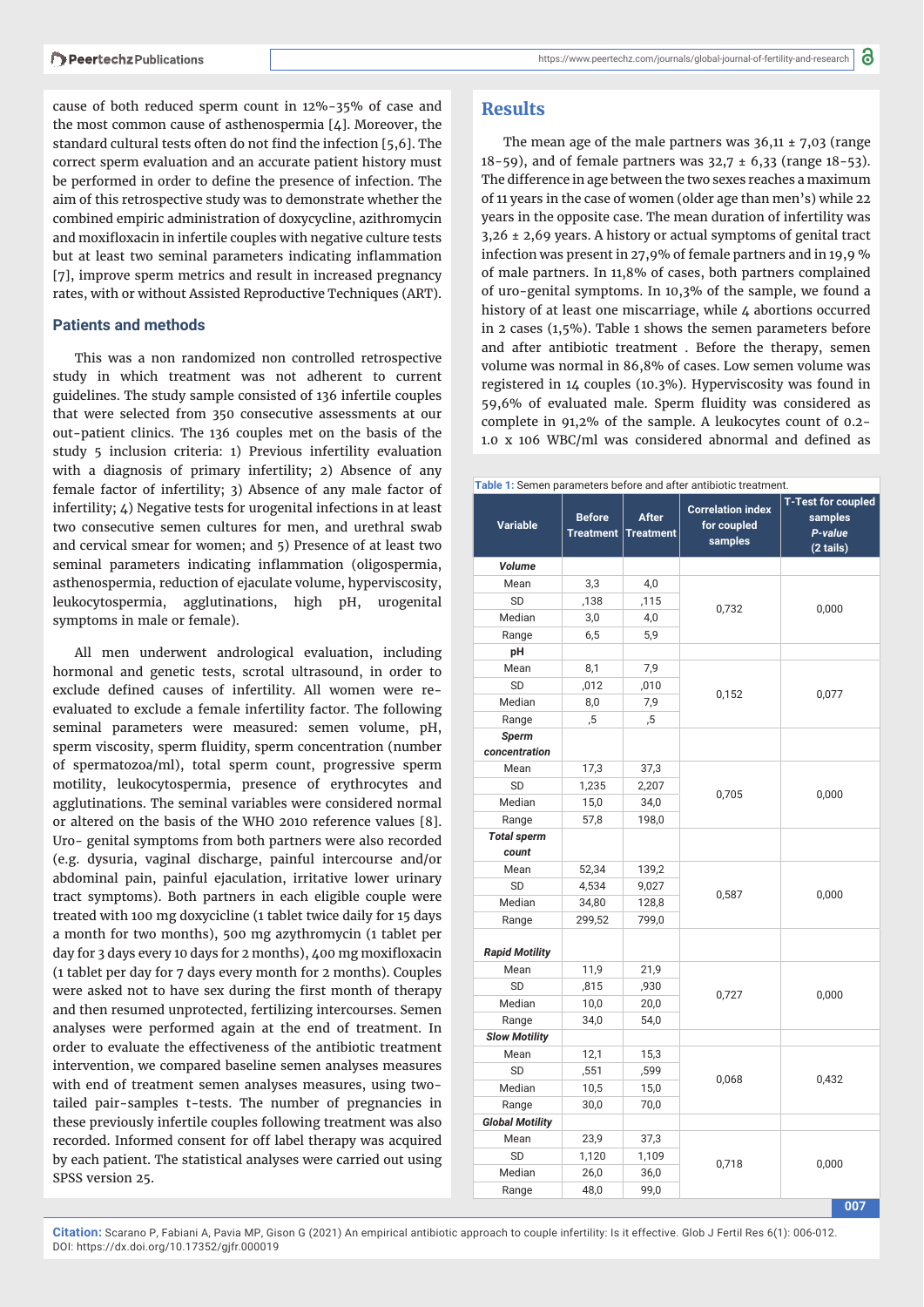leukocytospermia. In our population, leukocytospermia was found in 21,4% of cases and agglutinations were present in 37,5% of subjects. Considering normal a pH semen ranging between 7,2 and 8,2 we found 13 cases (9.6%) of increased pH beyond the upper reference value. The baseline sperm count mean value of was  $17,3 \pm 14,4$  million/ml and  $52,34 \pm 52,88$ million total. It was found that 47,8% of male presented with an abnormal number of spermatozoa/ml and 47,1% with an altered total sperm count. Asthenospermia (defined as a sperm motility less than 32%) was present in 69,1% of patients. The mean value of rapid and slow motility was 11,9  $\pm$  9,5 % and 12,1  $\pm$  $6,4%$ , respectively. After therapy, sperm viscosity, pH, fluidity, leukocytospermia, agglutinations significantly improved (Table 2). The semen volume reached a mean value of  $4 \pm 1,3$ ml, while remaining altered in only 2,2% of cases. As shown by the box-plots (Figures 1,2), both mean volume and pH, sperm concentration, total sperm count and rapid or slow motility, improved significantly from baseline to after treatment. In particular, the rapid motility improvement was better than the slow, with a mean of  $21,9 \pm 10,8$  % (pre treatment 11,9%) and  $15,3 \pm 7\%$  (pre-treatment 12,1%), respectively. Overall, the global motility improved after therapy, with a score of 37,3 ± 12,9% compared to a pre-treatment mean value of 23,9 ± 13,1%). Given the differences in values between the before and the after therapy, it was decided to carry out a T-test for dependent samples. Only for the pH and the slow motility, we highlighted a low correlation index, with a value of 0,152 and 0,068, respectively, with significance levels equal to 0.77 for pH and 0.432 for slow motility. All the other pairs of parameters (Table 1) showed a correlation index higher than

| sperm samples before and after antibiotic treatment. |                      |                          |                       |                              |  |  |  |  |
|------------------------------------------------------|----------------------|--------------------------|-----------------------|------------------------------|--|--|--|--|
| Leukocytospermia                                     | Pre treatment number | %                        | Post treatment number | %                            |  |  |  |  |
| Absent                                               | 8                    | 5,9                      | 72                    | 52,9                         |  |  |  |  |
| <0.2 x 10 <sup>6</sup> WBC/ml                        | 99                   | 72,8                     | 63                    | 46,3                         |  |  |  |  |
| $> 0.2 \times 10^6$ WBC/ml                           | 19                   | 14,0                     | $\mathbf{1}$          | 0,7                          |  |  |  |  |
| $>1x106$ WBC/ml                                      | 10                   | 7,4                      | $\mathbf 0$           | $\mathbf 0$                  |  |  |  |  |
| Total                                                | 136                  | 100                      | 136                   | 100                          |  |  |  |  |
| <b>Viscosity</b>                                     | $\frac{1}{2}$        | $\overline{\phantom{a}}$ | $\frac{1}{2}$         | $\overline{\phantom{a}}$     |  |  |  |  |
| Normal                                               | 47                   | 34,6                     | 136                   | 100                          |  |  |  |  |
| Increased                                            | 81                   | 59,6                     | 0                     | 0                            |  |  |  |  |
| Decreased                                            | 8                    | 5,9                      | $\mathbf 0$           | $\mathbf 0$                  |  |  |  |  |
| Total                                                | 136                  | 100                      | 136                   | 100                          |  |  |  |  |
| <b>Fluidification</b>                                | $\frac{1}{2}$        | -                        | ٠                     | $\qquad \qquad \blacksquare$ |  |  |  |  |
| Complete                                             | 124                  | 91,2                     | 136                   | 100                          |  |  |  |  |
| Incomplete                                           | 12                   | 8,8                      | $\mathbf 0$           | $\mathbf 0$                  |  |  |  |  |
| Total                                                | 136                  | 100                      | 136                   | 100                          |  |  |  |  |
| ph                                                   | $\frac{1}{2}$        | $\overline{\phantom{a}}$ | $\frac{1}{2}$         |                              |  |  |  |  |
| Normal                                               | 123                  | 90,4                     | 136                   | 100                          |  |  |  |  |
| Abnormal                                             | 13                   | 9,6                      | $\mathbf 0$           | $\mathbf 0$                  |  |  |  |  |
| Total                                                | 136                  | 100                      | 136                   | 100                          |  |  |  |  |
| <b>Agglutinations</b>                                | $\overline{a}$       | $\overline{\phantom{a}}$ | $\overline{a}$        | $\overline{a}$               |  |  |  |  |
| Absent                                               | 85                   | 62,5                     | 136                   | 100                          |  |  |  |  |
| Present                                              | 51                   | 37,5                     | 0                     | 0                            |  |  |  |  |
| Total                                                | 136                  | 100                      | 136                   | 100                          |  |  |  |  |

Table 2: Leukocytospermia, Viscosity, Sperm fluidification, pH and agglutinations in sperm samples before and after antibiotic treatment.

0.7 except for the total sperm count which had a value equal to 0.587 but a significance level <0.05. The T-test, carried out on pairs of variables, showed that the differences in the means are all significant (two-tailed test with a level of significance equal to 0.05) also for those that showed low correlation indices. The confirmation of the differences due to the treatment to which the couples have undergone can be verified through the analysis of the clinical history variables. As regards the symptoms present in males, there is an improvement compared to the values recorded before the therapy (27 against 9) as well as the overall symptoms in the females that were present in 38 cases before the therapy and are zeroed after treatment. A similar result is evident with regard to couples who have joint symptoms in the two sexes (they were 16 before therapy) (Table 3). No adverse events were recorded. After antibiotic empirical treatment, 27,9% of women fell pregnant, 37 were full term pregnancies (29 naturally conceived and 8 through ART) while one was extra-uterine. The mean time from end of antibiotic therapy and pregnancy was 3,7 months (range 1-9).

### **Discussion**

We know that 15% of couples have difficulties with conceiving within a year from trying and that in 50% of these cases a male infertility associated factor may be present and in another 30% detectable abnormalities can be found in both partners [9]. Whenever a treatable condition that may affect male fertility is diagnosed, such as hypogonadism, varicocele, immunological infertility, obstructions and infections [10], every effort should be made to correct the underlying condition with the specific recommended medical and surgical treatments [11]. However, many aspects of male factor infertility are still poorly understood, and patients often diagnosed with idiopathic infertility, are treated without an etiological basis being clearly established. The introduction of the Assisted Reproduction Technique (ART) has transformed the role of the andrologist in the couple infertility management. The relatively good fertilization and pregnancy rates achieved through ART have led to a progressive weakening in the efforts not only to establish an etiological diagnosis and improve sperm quality in vivo, but also in clinical attention to the evaluation of possible infertility factors in the male partners. In fertility centers, the andrologist is often not very involved in the management of couple infertility because it is considered that a fertile female partner may compensate for the possible male fertility problems. On the other hand, the andrologist tends to underestimate the need for holistic infertile couple evaluation. However, we believe that evaluating the fertility potential of the male partner represents an important part in the assessment of infertile couples. As andrologists we are trained to evaluate accurately the male fertility factor, and we commonly research this factor stratifying male infertility by mechanism. When we fail to clearly define a cause of infertility, we tend to diagnose idiopathic infertility, due to the lack of contextual evaluation of both partners of the infertile couple. Ideally, the male factor evaluation should be performed simultaneously with the evaluation of the female partner, but this is not done in at least 18% of cases [12], thus compromising the fertility prognosis of the couple and also missing an opportunity to improve health outcomes in male patients [13]. In addition, we found that about 20% of male patients complain of uro-genital symptoms.

**Citation:** Scarano P, Fabiani A, Pavia MP, Gison G (2021) An empirical antibiotic approach to couple infertility: Is it effective. Glob J Fertil Res 6(1): 006-012. DOI: https://dx.doi.org/10.17352/gjfr.000019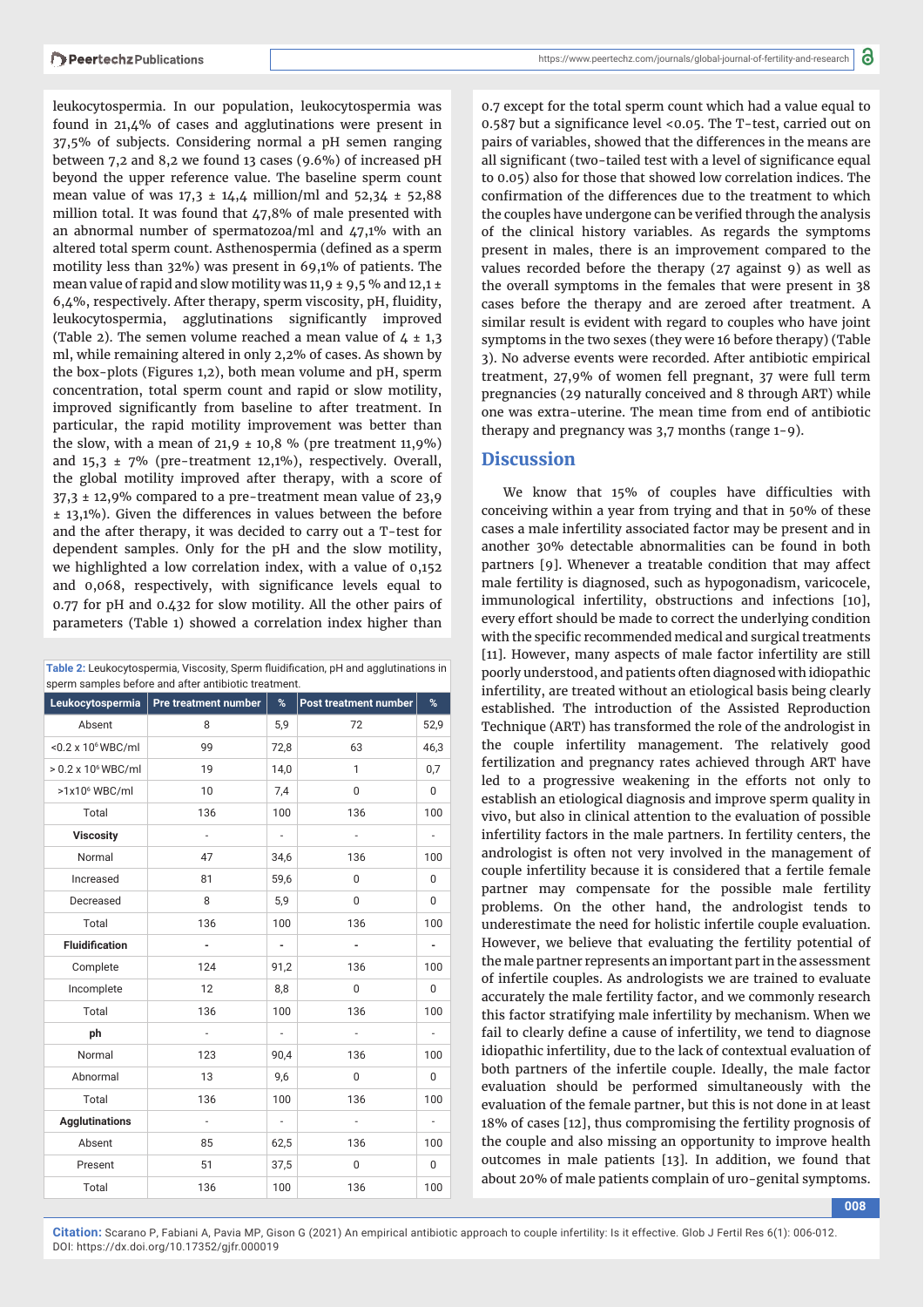

**Figure 1:** Box plot of semen parameters (volume-A, pH-B, sperm concentration-C and total sperm count-D) before and after antibiotic treatment.



**Figure 2:** Box plot of sperm motility before (PT) and after therapy (DT). Picture A, B and C show the rapid, slow and overall motility, respectively.

**Citation:** Scarano P, Fabiani A, Pavia MP, Gison G (2021) An empirical antibiotic approach to couple infertility: Is it effective. Glob J Fertil Res 6(1): 006-012. DOI: https://dx.doi.org/10.17352/gjfr.000019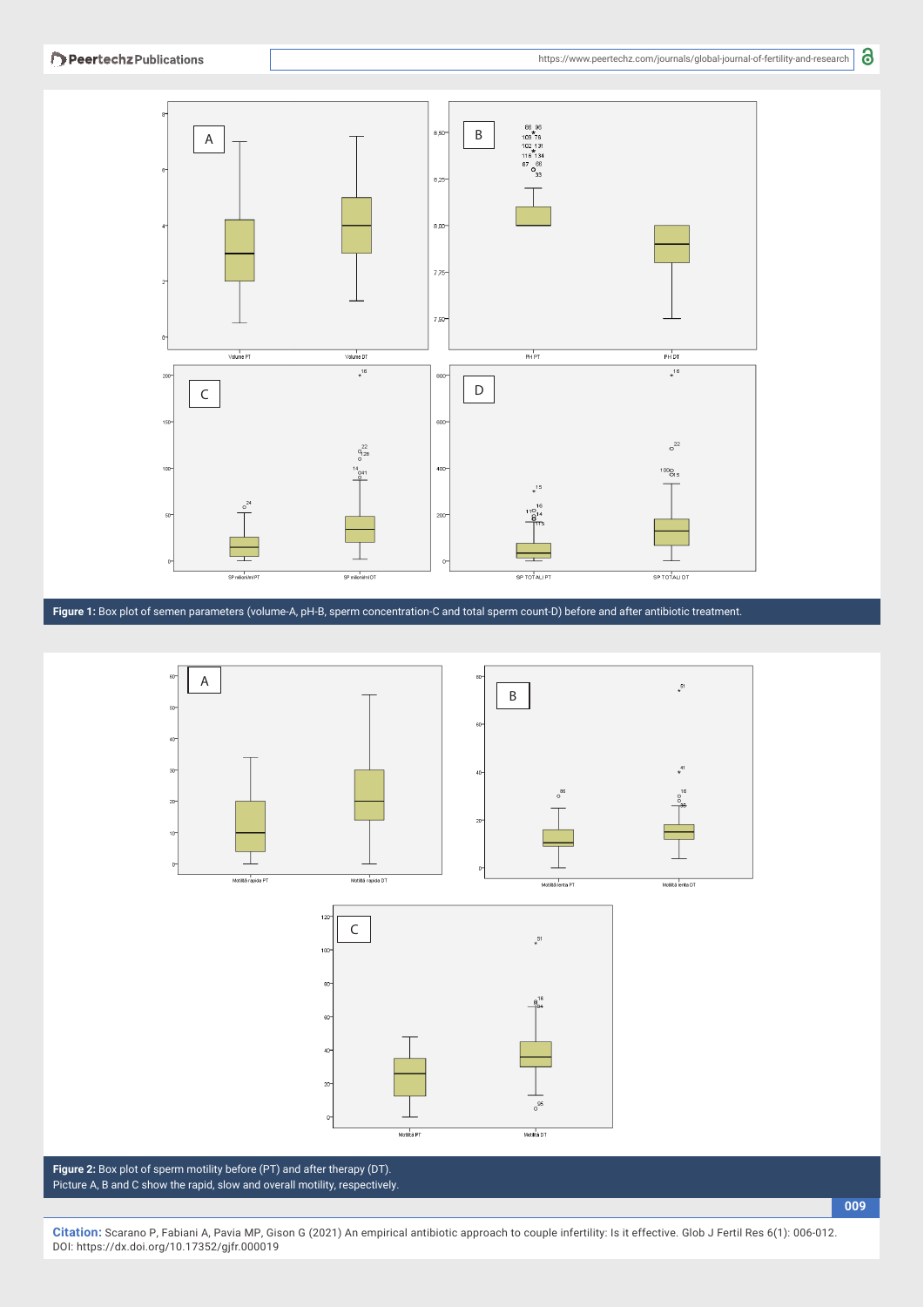| <b>Symptoms in men</b>    | <b>Pre treatment</b>         | %                        | <b>Post treatment</b>    | %                        |  |  |  |  |  |
|---------------------------|------------------------------|--------------------------|--------------------------|--------------------------|--|--|--|--|--|
| Present                   | 27                           | 19,9                     | q                        | 6,6                      |  |  |  |  |  |
| Absent                    | 109                          | 80,1                     | 127                      | 93,4                     |  |  |  |  |  |
| Symptoms in women         | $\qquad \qquad \blacksquare$ | $\overline{\phantom{a}}$ | $\overline{\phantom{a}}$ | $\overline{\phantom{a}}$ |  |  |  |  |  |
| Present                   | 38                           | 27,9                     | 0                        | $\Omega$                 |  |  |  |  |  |
| Absent                    | 98                           | 72,1                     | 136                      | 100                      |  |  |  |  |  |
| Symptoms in both partners | $\overline{\phantom{0}}$     | ٠                        | $\overline{a}$           | -                        |  |  |  |  |  |
| Present                   | 16                           | 11,8                     | 0                        | $\mathbf{0}$             |  |  |  |  |  |
| Absent                    | 120                          | 88,2                     | 136                      | 100                      |  |  |  |  |  |
| Pregnancies               |                              |                          |                          |                          |  |  |  |  |  |
| N                         | $\Omega$                     | 0                        | 38                       | 27,9                     |  |  |  |  |  |
| Miscarriage               | ٠                            |                          | $\overline{a}$           | ٠                        |  |  |  |  |  |
| N <sub>0</sub>            | 118                          | 86,8                     | 135                      | 99,3                     |  |  |  |  |  |
| $N \leq 2$                | 15                           | 11,1                     | 1                        | 0,7                      |  |  |  |  |  |
| $N \geq 2$                | 3                            | 2,1                      | 0                        | $\Omega$                 |  |  |  |  |  |

**Table 3:** Clinical variations about the population studied.

The contextual female partner evaluation permitted to find a 27,9% of women suffering from genital symptoms. All women after our therapy became asymptomatic. In 11,8% of cases, both partners were affected by symptoms probably related to the infective cause of infertility. Had we not taken a holistic approach to the evaluation of the infertile couple, dedicating ourselves only to the female, we would have lost the possibility of treating the sperm impairment. Moreover, in our selected population study, we found that a relatively high percentage of couples (19,1%) had already undergone ART, probably because they were considered affected by idiopathic infertility. Regardless of the negativity of the culture tests, in each couple we suspected the presence of a sexually transmitted infection (STI) responsible for sperm abnormality and, consequently, for infertility. Being unable to demonstrate the bacterial presence, we based our assumption on laboratory data and anamnesis to prescribe an empirical antibiotic therapy covering the most common pathogens of STI [4]. This study highlights the need to investigate the important role of some intracellular pathogens, such as Mycoplasmas (Mycoplasma Hominis, Ureaplasma Urealyticum and Ureaplasma Parvum) and to Chlamydia Trachomatis (Ct), in being implicated in causing infertility in a sub-group of couples. For both Mycoplasmas and Ct there are no international evidence-based management guidelines since effective treatment regimens are lacking [13]. Data from the literature suggest an association of Mycoplasma hominis and Ureaplasma Urealyticum with infertility in men  $[14-16]$  with a molecular detection that is likely to reflect the transmission to their female sexual partner [17]. Ureaplasma parvum is difficult to differentiate from Ureaplasma urealyticum, and thus, no association with male infertility has been demonstrated yet [18]. The recently updated guidelines state that Ureaplasma urealyticum is pathogenic only in high concentrations (>103 cfu/ml ejaculate). No more than 10% of samples analysed for Ureaplasma exceeds this concentration [1]. Ct is the most common sexually transmitted bacterium worldwide and, in particular, the most frequently reported STI in Europe with a number steadily increasing and asymptomatic in about 70% of cases [19,20]. The risk to infect sexual partners is high, causing long-term complications both in women and

in men. Ct is difficult to detect by a conventional analysis and the DNA recombination techniques are universally accepted as the "gold standard" to evaluate his presence in biologic samples [21,22]. However, despite the extended diagnostic effort providing highly specific and sensitive methods for the detection of most of bacterial pathogens, it remains difficult to detect these pathogens or differentiate between infections, contamination and colonization of the genital tract [5]. Therefore, the negativity of the cultural tests in our study population may be accounted for by the low sensitivity and hence unreliability of current means for bacterial detection. On the basis of the results from our sample, which showed alterations of the seminal parameters, we inferred the presence of intracellular pathogens responsible for the couples' infertility. Therefore, we treated these couples with a regime of antibiotic treatment based on our knowledge of the biological features of these bacteria. Because Mycoplasmas lack the rigid cell wall of other bacteria, they are intrinsically resistant to penicillins and cephalosporins, and other antimicrobials targeting cell wall. Mycoplasma hominis is additionally naturally resistant to clarithromycin and erythromycin but not to other type of macrolides such as josamycin. The in vitro susceptibility to doxycycline is high only for certain subtypes. Ureaplasma Urealyticum is moderately sensitive to azitromycin. In general, urogenital mycoplasmas can be difficult to eradicate in many individuals because of true antimicrobial resistance but also because of lower activity of the antimicrobials at low pH and lack of bactericidal activity [13]. In management and treatment of patient affected by Ct infection, we must take into account that Ct are only metabolically active in the host cell and therefore only targeted intracellularly by antibiotics. Thus, the antimicrobial groups effective against Ct include the macrolides, tetracyclines, quinolones, suggesting that doxycycline and azytromycin are considered to be equally effective in the treatment of Ct infections [23]. Even if doxycycline and azithromycin are the most widely prescribed drugs in Ct infections treatment and recommended as the primary approach, other fluoroquinolones such as ofloxacin or levofloxacin are suggested as alternative drugs. Moreover, although little is known about Ct survival in the presence of fluoroquinolones, it is well know that after multiple cultivation passages, resistant mutants for some fluoroquinolones were determined [23). Bébéar and co-workers confirm in their study the high in vitro activity of moxifloxacin against a significant number of Ct and urogenital mycoplasmas isolates, configuring them as a first choice for the treatment of these urogenital infections [24]. Thus, we pioneered the use of an empirical antibiotic approach with 100 mg Doxycicline (1 tablet twice daily for 15 days a month for two months), 500 mg Azythromycin (1 tablet per day for 3 days every 10 days for 2 months), 400 mg Moxifloxacin (1 tablet per day for 7 days every month for 2 months), mindful that recommended antibiotic treatment regimens do not lead to the complete infections eradication [1]. Although the available literature shows that antibiotic therapy leads to an improvement in seminal parameters, these studies are based on samples with positive cultural exams, even asymptomatic, and the antibiotic regime employed was different. Pajovic, et al, in case of pyospermia, defined as a number of leucocytes <106, treated Ct infection, in accordance with the recommendations of the European Association of Urology, with one oral dose of 1000 mg of azytromycin and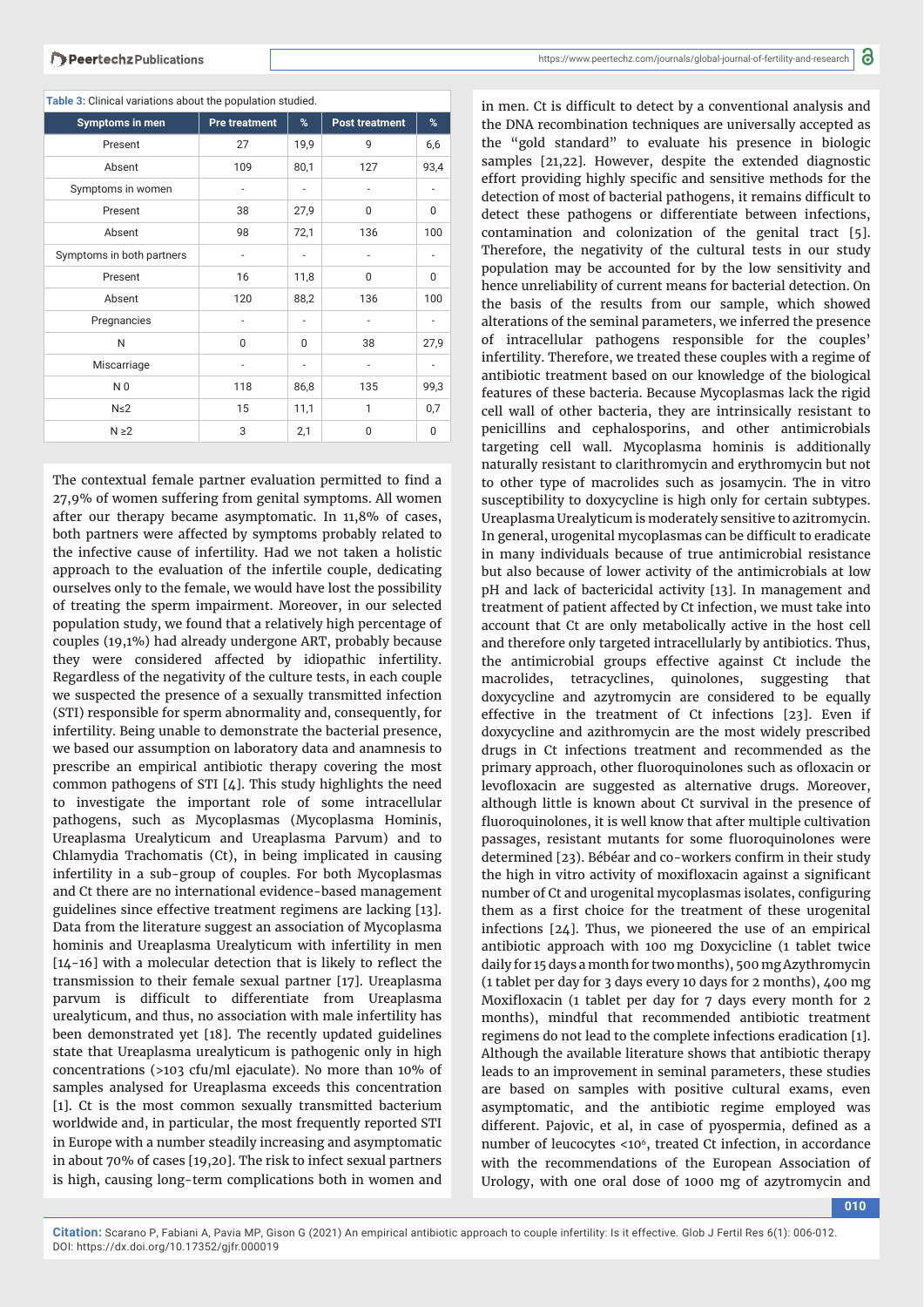Ureaplasma Urealyticum with metronidazole in a single oral dose of 2000 mg followed by erytromicin at 500 mg taken orally four times daily over a period of 7 days. Ten days after the completion of the antibiotic therapy, in 60 infertile patients they obtained an improvement in all parameters for fertile characteristics. While no statistical significance was achieved in improving sperm concentration and viability 10 days after completing the therapy, sperm concentration was significantly increased 30 days afterwards [25]. Our patients performed sperm evaluation after 30 days from the end of treatment because the increase of spermatozoa concentration or sperm viability need more time to show compared to the time lag required by the other semen parameters to improve. Ahmadi and colleagues showed that in 165 infertile males, with abnormal semen parameters, the antibiotic therapy, prescribed in case of infection, improved the semen quality [26]. Similar results were reached by the same group concerning asymptomatic Mycoplasma hominis infection treated with doxycicline, 100 mg orally twice daily for seven days [16]. Sena and colleagues demonstrated that clinical failures among men treated for Non Gonococcical Urethritis (NGU) with recommended therapies are common, especially in cases of Mycoplasma genitalium infections. In a population of 293 men treated for NGU, they revealed, at 4 weeks after therapy, a persistent Ct and Mycoplasma genitalium infections in 44% and 31% of cases respectively. Persistent Ct was detected in 23% of participants after azytromycin treatment vs 5% after doxycycline treatment; persistent Mycoplasmas was detected in 68% of participants after doxycycline vs 33% after azithromycin. They called for randomized trials exploring potentially higher doses and/or longer treatment duration of azythromycin or other drug regimens (ie moxifloxacin) as optimal therapy for management of these persistent NGU [27]. Malallah and co-workers demonstrated an improvement of sperm count and the sperm motility in infertile men with high pus cell count after minocycline 200 mg/daily for one or two weeks (28). Similarly, Carranza-Lira and colleagues treated thirteen patients with asthenozoospermia and semen analysis suggestive of infection. They concluded that antibiotic administration modified some of the spermatic parameters, particularly motility and morphology [29]. More recently, Hamada et al evaluated a population of 223 male infertile patient, identifying 61 patients with a leukocytes count of 0.2- 1.0 x 106 WBC/ml. Of the 61 men, 27 were not routinely treated for this level of leukocytospermia. 34 patients were treated with an empirical antibiotic therapy (doxycycline). They obtained a 56% of resolved leukocytospermia in the therapy group, well above the spontaneous resolution rate of 25% observed in the control group. The natural pregnancy rate among the treatment group  $(47%)$  was significantly greater than that among the controls (20%) [30]. Vicari and colleagues revealed a beneficial effect of levofloxacin treatment on semen hyperviscosity and registered an improvement of sperm progressive motility [31]. In this study we found that antibiotic treatment improved seminal parameters, in particular those indicative of an infection of the seminal tract, such as viscosity, sperm agglutinations, sperm count, sperm motility and fluidification The goal of the andrologist in the management of the infertile male is to increase in the odds of natural and nonnatural conception in couples. The guidelines reported that although antibiotic treatment for seminal infections might provide improvement in sperm quality, it does not necessarily enhance the probability of conception [1]. Our results have shown, that treating the infertile couple, not just a single partner, with our empiric antibiotic regimen, a 27,9% increase in pregnancy rates was achieved in our sample in a relatively short time (3,7 months on average). What is not yet clear is how long the antibiotic therapy should be. The most frequent objection to our therapeutic approach concerns the duration of the treatment because of its possible unwanted effects. However, we recorded no major adverse events. We believe that there is a need to resort to a longer antibiotic treatment regime in an attempt not so much to eradicate the STI, as to create the ideal conditions to promote a natural pregnancy or to aid ART methods. It is evident that our study has a number of methodological limitations such as its retrospective nature and the lack of a control group, which are a threat to the internal validity of the study. Moreover, the laboratory tests were not centralized. Despite these limitations, our promising study results may lead to the establishment of prospective controlled studies that will allow to standardize therapy. To approach the diagnosis it is important to also evaluate some of the seminal parameters and always consider the couple as a single entity, starting from anamnesis. We know from the scientific literature that antibiotic treatment can eliminate pathogens, but does not affect inflammatory changes and does not recover any functional and anatomical damage that may be determined. Moreover, the antibiotic treatment can improve semen quality but may not necessarily increase the likelihood of conception. However, our empirical antibiotic treatment, in selected cases with high suspicious of STI, may improve both seminal parameters and pregnancy rates. Further randomized studies are needed to confirm the effectiveness of this longer term antibiotic regime.

## **Conclusions**

In our study we examined the effect of treating with an empiric antibiotic scheme both partners in a sample of infertile couples. In case of suspected infective etiology of couple infertility, basing on laboratory data and anamnesis, we found that the prescription of empirically antibiotic therapy with doxycycline, azythromycin and moxifloxacin, covering the most common pathogens affecting genital system, brought about improvements in seminal parameters and improved the chances of conception within months from the end of treatment. These promising results suggest the need to set up prospective controlled studies in order to standardize type and duration of treatment. We need to increase the chance of natural pregnancy and decrease the need for invasive procedures or facilitate the ART success rate, starting from a holistic couple evaluation.

## **References**

- 1. Jungwirth A, Giwercman A, Tournaye H, Diemer T, Kopa Z, et al. (2012) European Association of Urology Working Group on Male Infertility. European Association of Urology guidelines on Male Infertility: the 2012 update. Eur Urol 62: 324-332. **Link:** https://bit.ly/3eyDfkn
- 2. Comhaire FH, Mahmoud AM, Depuydt CE, Zalata AA, Christophe AB (1999) Mechanisms and effects of male genital tract infection on sperm quality and fertilizing potential: the andrologist's viewpoint. Hum Reprod Update 5: 393- 398. **Link:** https://bit.ly/3bi3V6V